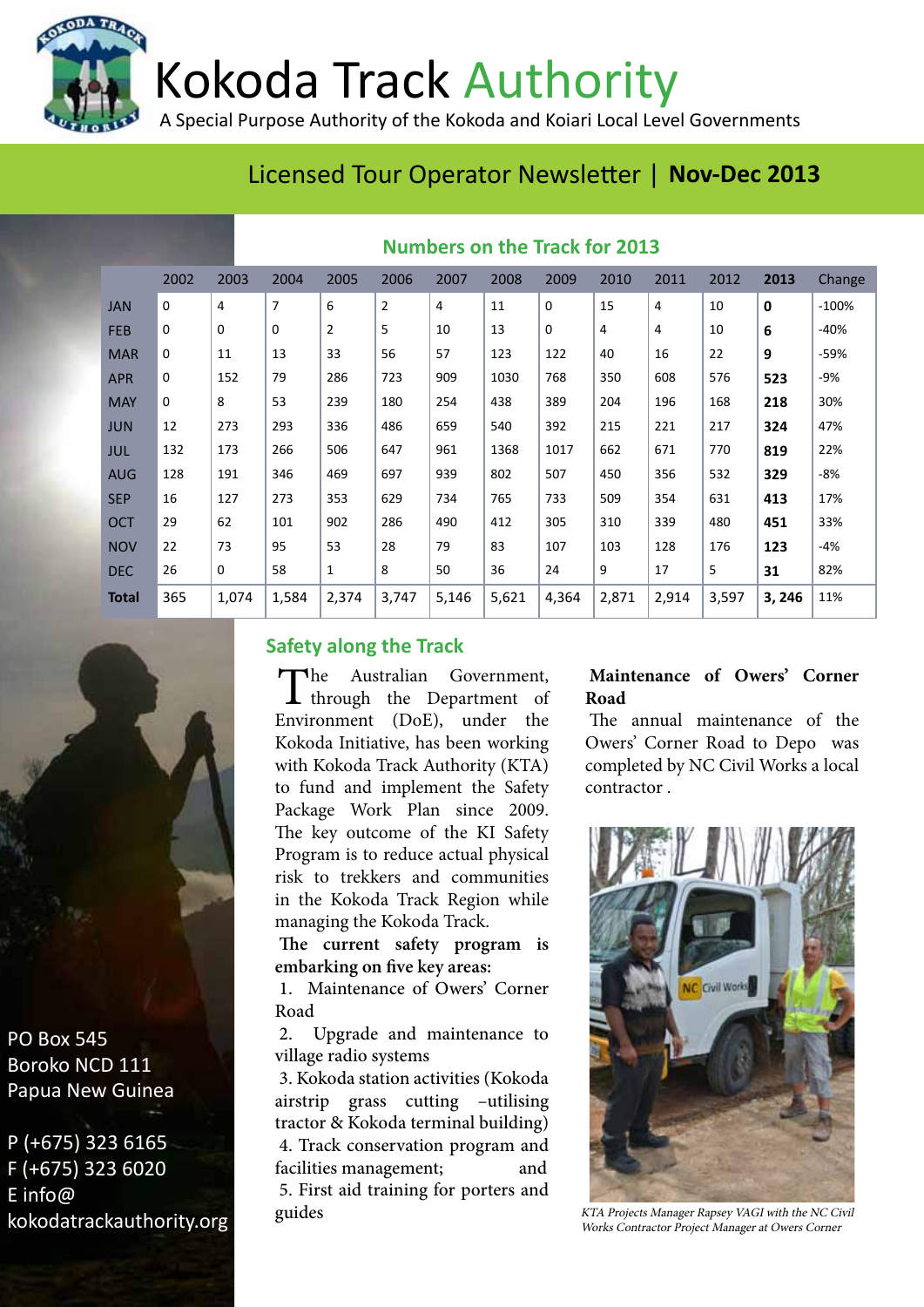## **Maintenance to village radio systems**

KTA has engaged a contractor; TE (PNG) Ltd. TE technicians have replaced components of a number of VHF (high band) radio base stations along the Kokoda Track. Part of their work involved inspection of all modular base stations and testing out frequencies of all village radios and installing two new radios at Madilogo and Isurava Battlefield.

Radio parts and accessories were procured from an Australian-based company, Cart-GIS.

In early november the radio maintenance program started. And as expected the locals plus KTA staff have assisted the technicians in maintenance activities along the entire length of track.



NC Civil Works fixing the road at Owers Corner.

### **Kokoda station activities First Aid training**

Locals from Kokoda were engaged in activities to maintain the Kokoda terminal building, rubbish removal and cleaning of terminal area and toilets.

Grass cutting at the airstrip using the KTA tractor and maintenance of the Kokoda terminal building are important ongoing activities.

## **Track conservation program and facilities management**

This program involved local men employed under the village maintainence aggreements with

communities from the track, undertaking track conservation and revegetation programs.

Two landslips near Eora Creek and between Manari and Naoro River were addressed by the Rangers. With community involvement, fallen trees and dirt were removed to enable access.

A total of 24 village maintenance agreements were signed between KTA and Kokoda Track communities.

This activity was aimed at

equiping the rangers, porters and guides with basic first aid skills. Since the inception of first aid training in 2011, 125 certified porters and guides have been trained in Remote First Aid and 78 porters and guides certified in Basic First Aid.

The second First Aid Training Course was carried out in the second week of November.

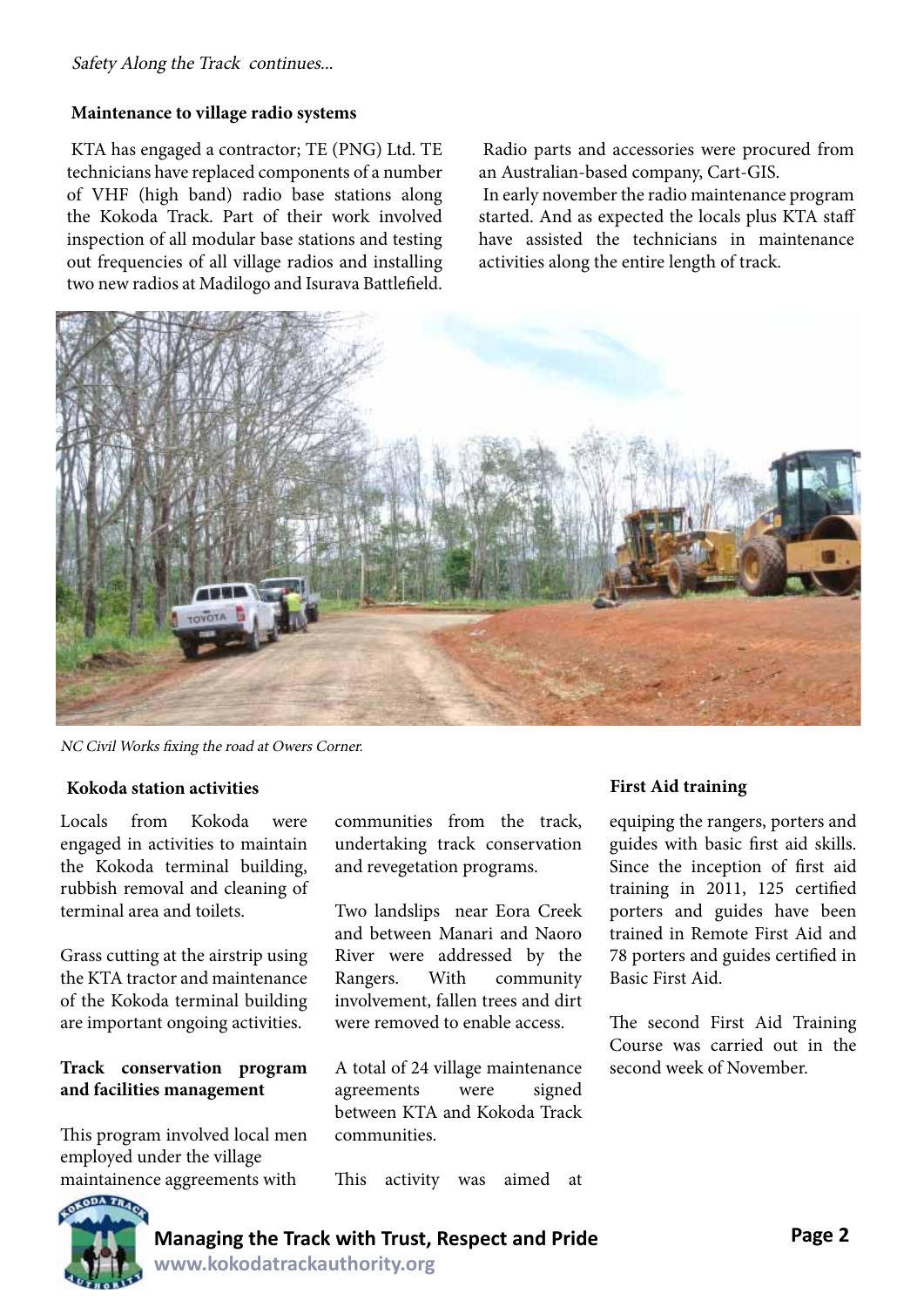## **Tour Operator Licence Review Handbook**

The KTA is undertaking a review of the Commercial Operations Licence Handbook. This handbook documents the KTA's policy for the licencing of Kokoda Track Tour Operators and the associated licence conditions.

Matters such as who requires a licence and licence conditions including safety requirements, insurance, trek fees and environmental responsibility are all specified in this policy.

KTA has noted the suggestions discussed at the TO's Forums last month. As soon as the review is done the copy will be made available to all.





**Safety First: Mission Ridge**

 Safety on the track is crucial so take precautions where necessary. As you can see in the picture a temporary fence was built along the footpath at Mission Ridge by involvement of the community. According to Ranger Landy, the footpath narrowed due to erosion and was risky for trekkers. He dug inward and extended the footpath. The fence stretched out to about 50 meters on estimate. The regrowth were done to stop soil erosion.

## **Brief on the End of Season Tour Operator Forum in Port Moresby & Brisbane**

The Forum turn up was good in both Port Moresby and Brisbane.

The discussions were fair and truthful. Many complaints and suggestions, opinions and frustration on issues of discussion were presented accordingly regarding the trekking industry in PNG specifically on the Kokoda Track. Helpful suggestions and recommendations were given to assist KTA in achieving its goals and maintaining its duties.

### **In Port Moresby...**

About 43 recorded participants attended the forum. Thirty (30) of the attendees were tour operators and the remaining few were staff from KTA, TPA, OTAC and DEC. During the forum many important questions were asked, issues were discussed and hopefully by early 2014 a lot of actions will start taking place.

### **In Brisbane...**

A total of 22 people attended including KTA, TPA and DEC (Port Moresby & Canberra representatives) staff. Out of the 22 who attended there were 10 tour operators who participated which indicated an incresed interest in the forum.

Australian Tour Operators were very vocal and passionate on improving the trekking industry in PNG.

A brief summary report on both forums plus the meeting minutes will be made available to all tour operators and stakeholdes in due course.

On that note KTA on behalf of KTA, the CEO, Mr James Enage thanked all TO Operators, stakeholders for ending a successful forum 2013.